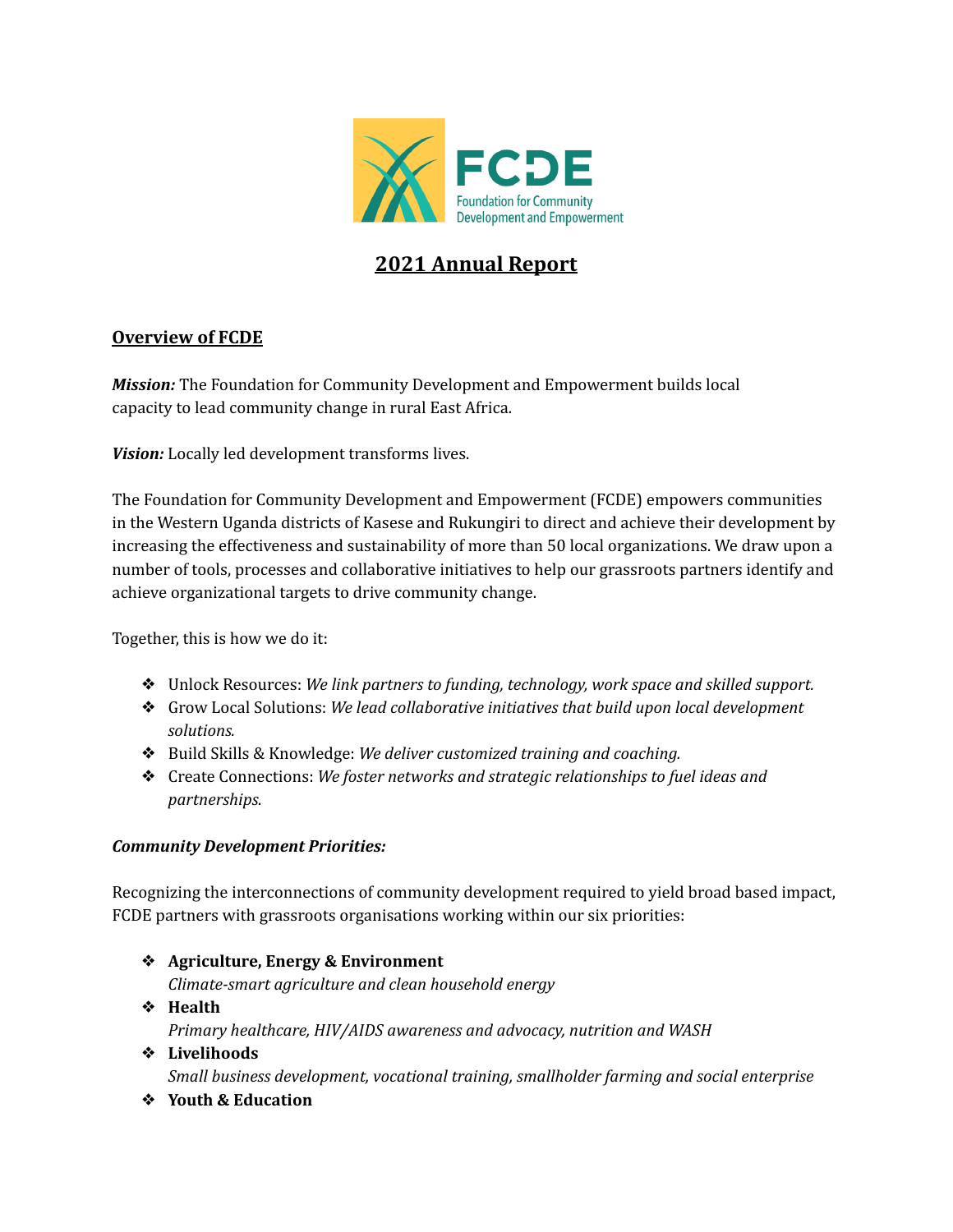*Quality education and youth development*

- ❖ **Women's Empowerment** *Rights-based approach to increased opportunities and resources for women and* girls
- ❖ **Social Justice** *Advocacy and inclusion for people with disabilities and marginalized populations*

### **Impact of the Pandemic**

Like many non-profit organizations across the world, the COVID-19 pandemic impacted FCDE's programming. However, the team adapted quickly to pandemic-related disruptions to ensure that the new priorities of the partner organizations could be addressed immediately.

In May 2021, FCDE conducted an Emergency Needs assessment with our local partner organizations (LPOs) to determine what additional support may be needed. For immediate impact in the community, FCDE awarded 19 grants totaling US\$11,000 in Emergency Response Funds. The projects funded included economic empowerment for people with disabilities, increased access to ARVs, care and treatment for youth living with HIV, facilitation of home-based learning, and food relief during the lockdown.

*"The Emergency Funds have come in time as our communities needed this support at this critical time. Thank you, FCDE, for standing with the communities through this generous support that has enabled us to provide food and reach out to individuals and families with psychosocial support," said Imelda Mutimba, Executive Director, Rwenzori Organization of Children Living Under Dif icult Circumstances.*

At the beginning of the pandemic, in 2020, 28 partner organizations were trained in anxiety and stress management to mitigate the impact of COVID-19 on mental and emotional wellbeing. Since then, the COVID-19 pandemic and subsequent economic fallout have exacerbated vulnerabilities and taken a significant toll on family wellness as caregivers and children face increased stress about safety, livelihoods, and access to services. The districts of Kasese and Rukungiri have been acutely affected as caregivers struggle to cope with the loss of income and in many cases, the loss of loved ones while caring for children who remain out of school. A survey conducted by FCDE in June 2021 revealed that these continuous stressors have resulted in increased anxiety and depression among caregivers and a spike in child maltreatment and neglect. In light of these urgent issues, FCDE and partners Finemind and Utopia Foundation developed a pilot project to increase family resiliency in Kasese and Rukungiri districts through economic empowerment and psychosocial support. FCDE has received US\$12,000 for pilot funding and the project is currently being implemented by four LPOs, acting in a consortium.

### **Local Partner Organizations**

FCDE's capacity strengthening methodology curates individualized support to our local partner organisations that target organization-specific performance gaps. Our approach is distinguished by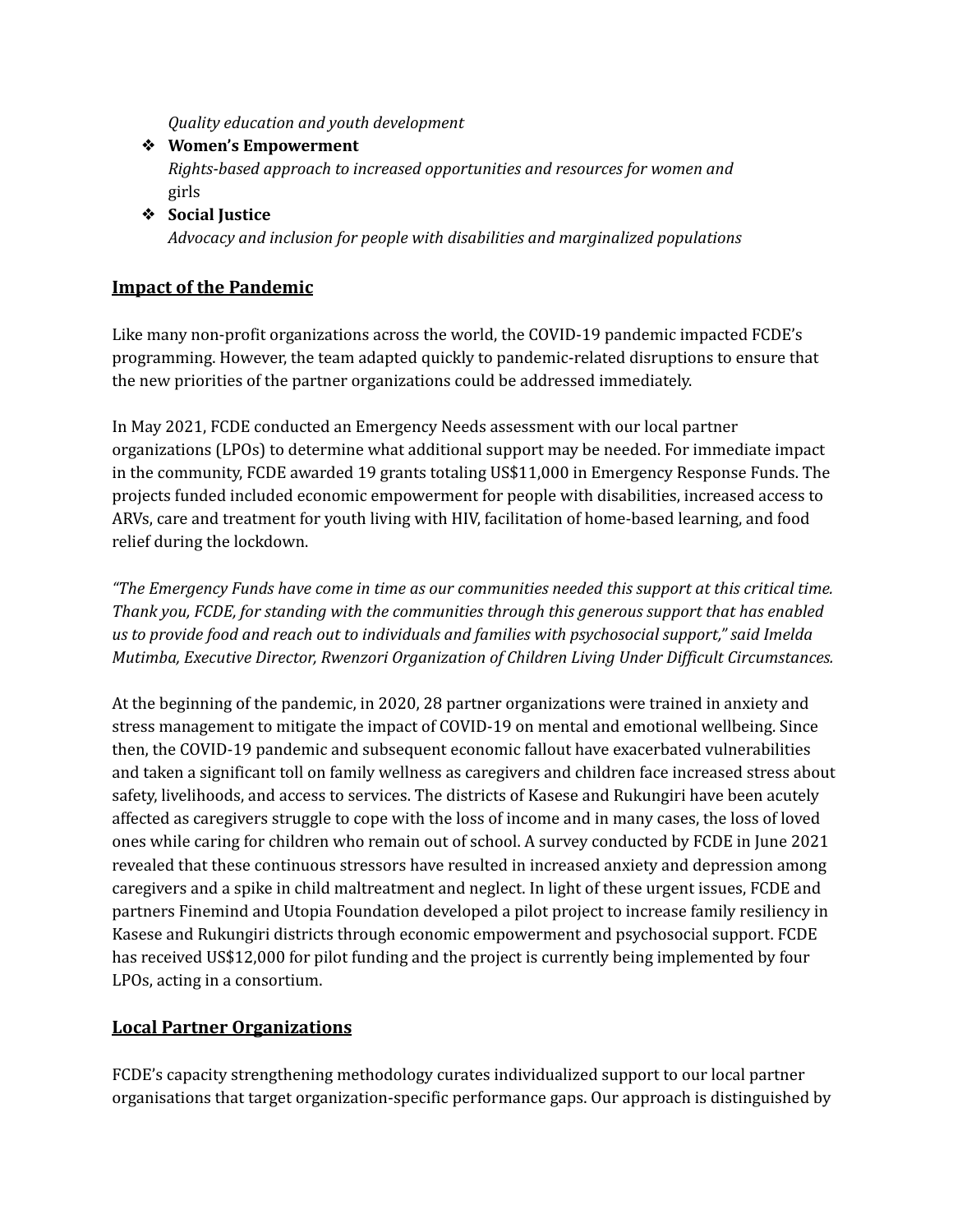three levels of support (Tiers 1-3) that involve increasingly specialized training and coaching. Working hand-in-hand, we regularly assess partners' growth using best practice criteria to facilitate stepwise graduation to the next tier.

After Tier-3 graduation, an LPO attains the "Impact Partner" status, where the organization transitions into more of a peer-coaching model. We consider these organizations as partners in development where we jointly identify key areas of collaboration that may include mentoring other organizations, increasing visibility, expanding strategic networks, and developing joint initiatives.

In 2021, the majority of our partners were Tier-2 (46%), while 34% were Impact level partners and 10% were Tier-3. No LPO was recorded as Tier-1. Impact level partners and Tier-3 LPOs increased in count from a combined 5 in 2019 to 18 in 2020 and now 27 in 2021.

| <b>Tiers</b> | <b>Kasese Site Grassroots Partners (30)</b>                                                                                                                                                                                                                                                                                                                                                                                                                                                                                                                                                                                                                                                                                           | <b>Rukungiri Site Grassroots Partners (21)</b>                                                                                                                                                                                                                                                                                                                                                                                                                                                                                                                                                                                                                        |
|--------------|---------------------------------------------------------------------------------------------------------------------------------------------------------------------------------------------------------------------------------------------------------------------------------------------------------------------------------------------------------------------------------------------------------------------------------------------------------------------------------------------------------------------------------------------------------------------------------------------------------------------------------------------------------------------------------------------------------------------------------------|-----------------------------------------------------------------------------------------------------------------------------------------------------------------------------------------------------------------------------------------------------------------------------------------------------------------------------------------------------------------------------------------------------------------------------------------------------------------------------------------------------------------------------------------------------------------------------------------------------------------------------------------------------------------------|
| Tier-2       | 1. Muhokya Farmers' Cooperative<br>2. Rwenzori Organization of Children Living<br><b>Under Difficult Circumstances</b><br>3. Rwenzori Coffee Farmers<br>4. Rwenzori Environment & Agriculture<br>Development Technologies<br>5. Rwenzori Association of Parents of<br>Children with Disabilities<br>6. Persons with Disabilities Centre for<br>Social Development<br>7. Saluti Malaria Fighters Association<br>8. Cancer and Aids Relief Organization<br>(CARO)<br>9. New Eden<br>10. Anasi Farmers<br>11. Munkunyu Joint Farmers<br>12. HOSFORD Foundation Limited<br>13. Adventist Foundation for Integrated<br>Rural Development (ADFORD)<br>14. Snow Rural<br>15. Kathasenda CDC<br>16. Kasigha Youth<br>17. Kasese Peoples SACCO | 1. Hope for the Innocent Child Development<br><b>Foundation (HICDEF)</b><br>2. Revival Mission of Uganda<br>3. Nyabikuuku Women in Development<br>(NUWID)<br>4. Nyarushanje Women's Development<br><b>Association (NWODA)</b><br>5. Josiah Health Promotion Consultancy<br>(JOHEPCO)<br>6. Rukungiri Integrated Community Based<br>Health Promoters Initiative (RICH)<br>7. Katenga Youth Group<br>8. Rukungiri District Farmers Association<br>(RUDFA)<br>9. Rukungiri Association of People Living with<br>Disabilities (RAPD)<br>10. Rubabo Community Initiative to Promote<br>Health (RUCOHE)<br>11. Rukungiri Veterans Group<br>12. Rukungiri Civil Society(RCS) |
| Tier-3       | 1. Community Hope Development<br>Foundation<br>2. Ndongo Herbalist United<br>3. Give a Goat<br>4. Kasese District Youth Focus on HIV/AIDS                                                                                                                                                                                                                                                                                                                                                                                                                                                                                                                                                                                             | 1. The Purple Ray<br>2. Kadoth Reproductive and Child Health<br>Initiative<br>3. Bwambara Modern Vocational Secondary<br>School<br>4. Bwambara Advocacy for Development<br><b>Foundation (BADEF)</b>                                                                                                                                                                                                                                                                                                                                                                                                                                                                  |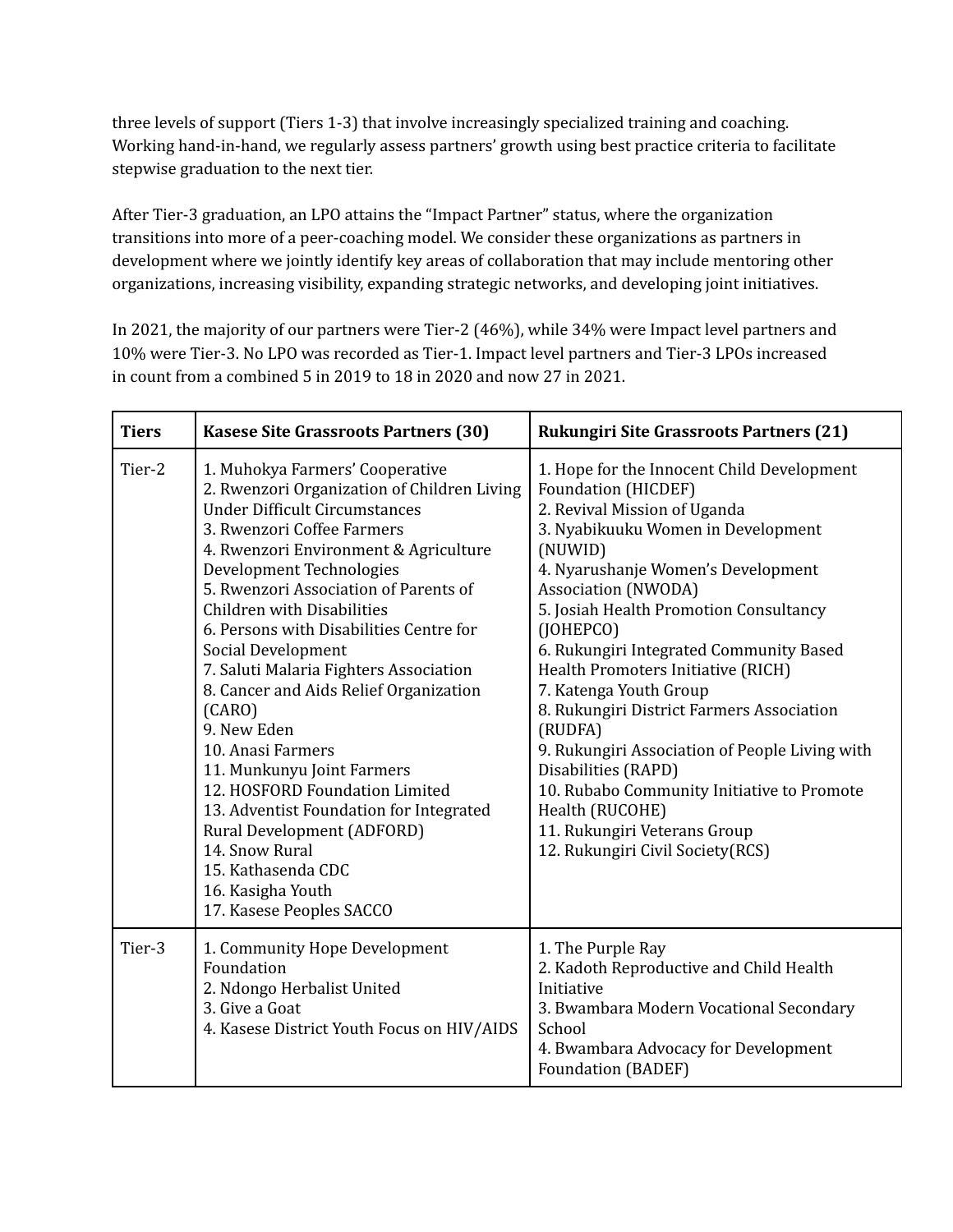| Impact<br>Partners | 1. Karambi Action for Life Improvement<br>(KALI)<br>2. Young and Powerful Initiative (YAPI)<br>3. KIIMA Foods<br>4. Karambi Group of Persons with<br><b>Disabilities</b><br>5. Agape of Hope<br>6. Rwenzori Rural Health Services (RRHS)<br>7. Youth Partnership Uganda (YPU)<br>8. Kasese District Union of Persons with<br>Disabilities (KADUPEDI)<br>9. Amaha We Uganda | 1. Rukungiri District Network of People Living<br>with HIV/AIDS(RUDINET)<br>2. Literacy Action and Development Agency<br>(LADA)<br>3. Buyanja SACCO<br>4. Peerlink Initiative Uganda<br>5. Agape Nyakibale |
|--------------------|----------------------------------------------------------------------------------------------------------------------------------------------------------------------------------------------------------------------------------------------------------------------------------------------------------------------------------------------------------------------------|------------------------------------------------------------------------------------------------------------------------------------------------------------------------------------------------------------|
|--------------------|----------------------------------------------------------------------------------------------------------------------------------------------------------------------------------------------------------------------------------------------------------------------------------------------------------------------------------------------------------------------------|------------------------------------------------------------------------------------------------------------------------------------------------------------------------------------------------------------|

### **FCDE's Impact**

Several times in 2021, country-wide lockdowns were imposed by the Ugandan government to combat the spread of COVID-19. Despite the interruptions, the LPOs were able to serve their communities and beneficiaries effectively.

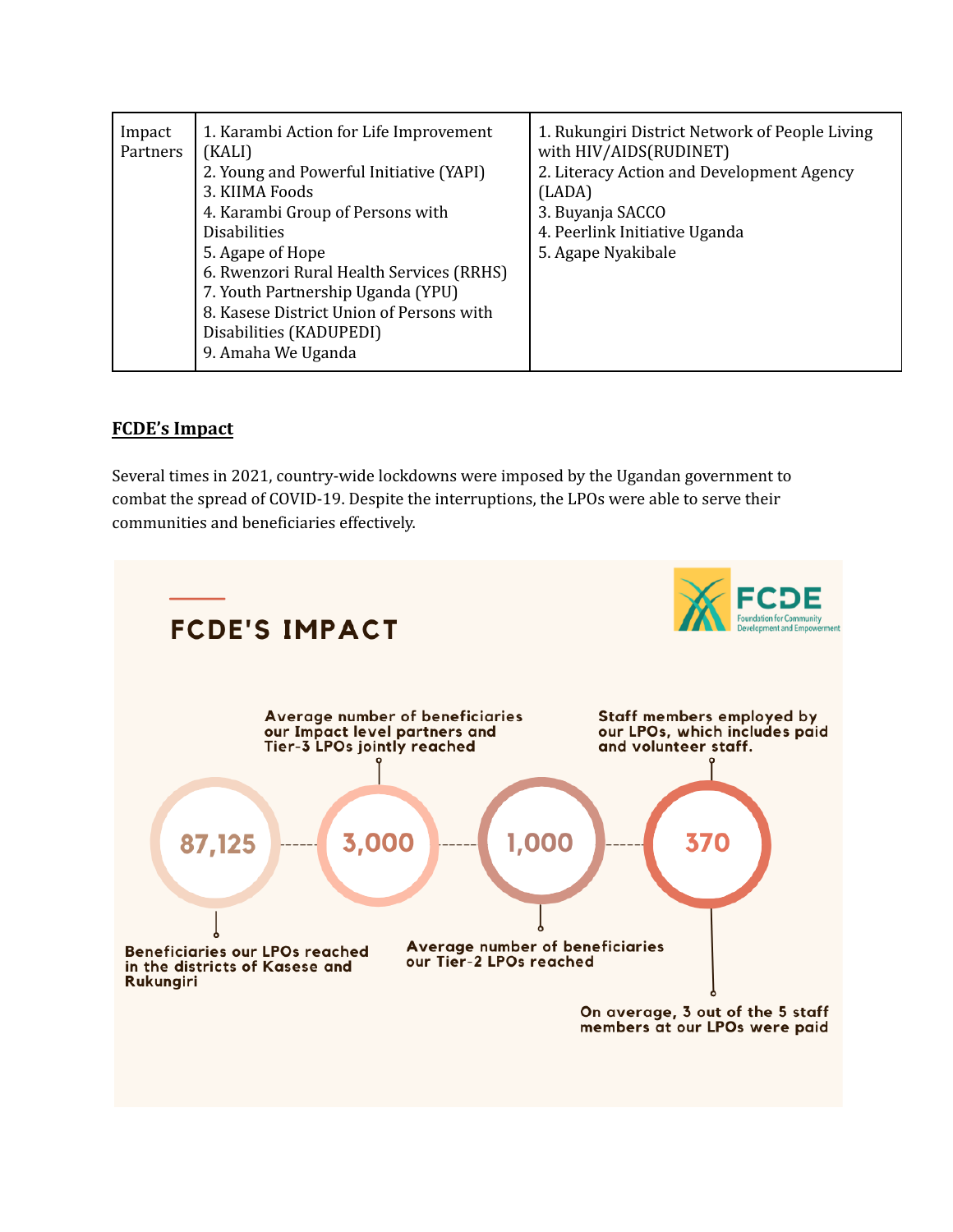# **Annual Revenue**

## UGX 7.524 Billion

Combined total annual revenue of our LPOs in 2021.

### $8%$

Increase from the total revenue reported for 2020.



Funding sources for all partner organizations were largely from grants, individuals and earned income.

### **Unlock Resources**

As part of FCDE's commitment to helping our partners unlock resources, in 2021, we awarded over US\$35,000 (UGX 123,355,995) in funding through 16 Hallmark grants, 4 Small Business Initiative (SBI) grants and 11 Emergency Funds grants.

Throughout the year, the LPOs collectively submitted 101 grant proposals in 2021, with 80% of the LPOs submitting at least one proposal.

- LPOs reported a 66% success rate for grant funding proposals for 2021, representing an improvement from 55% in 2020.
- FCDE supported the writing of 61 proposals, which represents over 60% of the submitted proposals by the LPOs.
- 76% of LPOs responded to RFPs from a range of funders including Feed the Mind, the Japanese Embassy, Disability Rights Fund, Feed for the Future, the Millenia Foundation, Jewish Hands, In Mission, and Japan Water Fund. 18 LPOs won external grant awards ranging from \$400 -\$22,000 USD with 15 more proposals still pending. We anticipate they will hear back soon.

*"We are grateful to the FCDE team for strengthening our skills through their capacity building programs since 2014 and for training us in proposal writing and continuing to share potential calls for*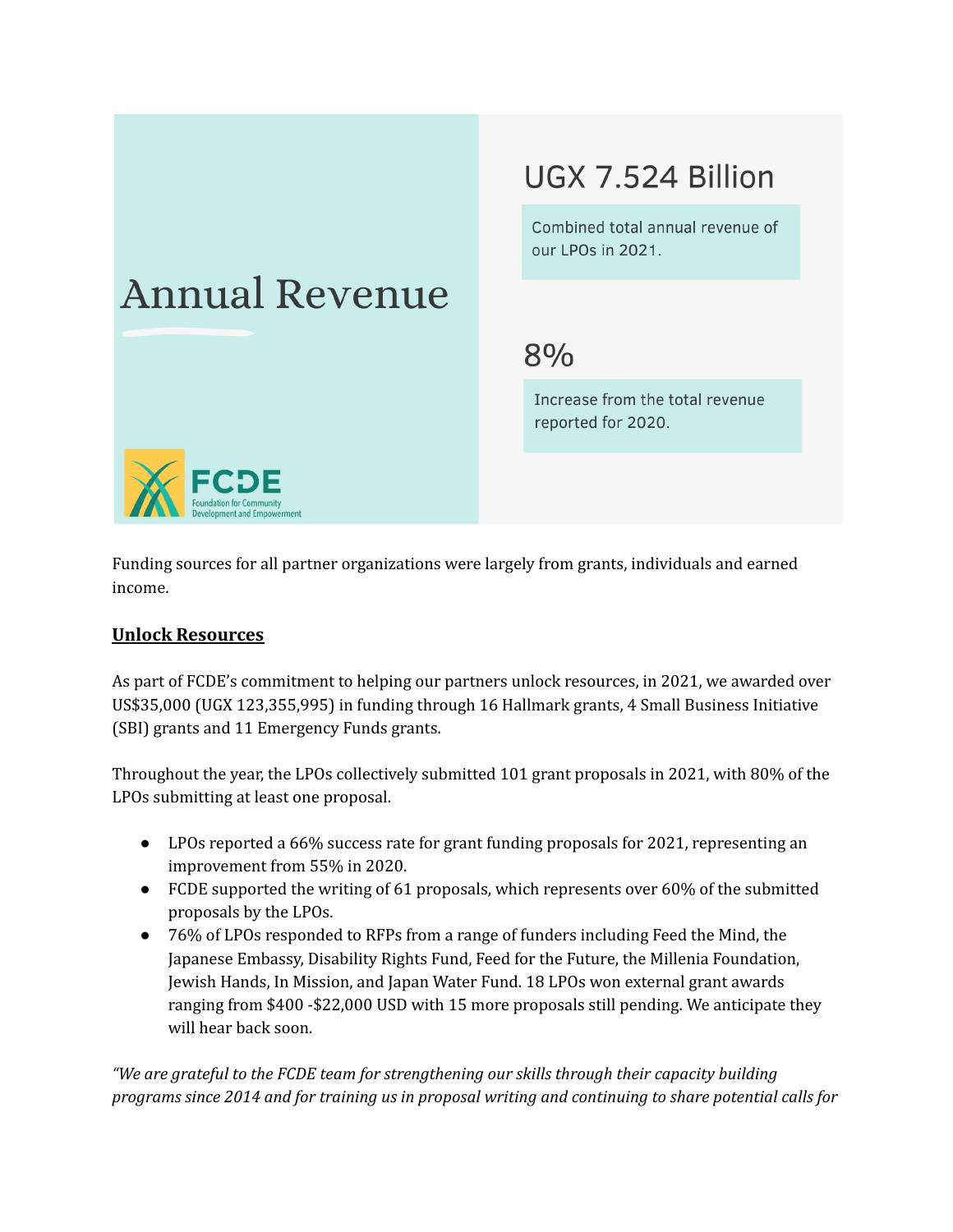*proposals. Our proposal writing skills have significantly improved and by securing this new grant worth 90,000 Euros from the Enabel Belgium Development Agency for skilling younger persons with Disabilities, we can now serve more beneficiaries," said Emmanuel Buhaka, Project Of icer, Kasese District Union of Persons with Disabilities (KADUPEDI).*

### **Grow Local Solutions**

FCDE is deeply committed to building the capacity of its partner organizations so that they advance to a new level of organizational performance and impact. This includes providing training in various areas such as fundraising, marketing and communication, grant writing, resource mobilization, fundraising, and leadership development, to name a few. We rely on the expertise of our staff members and at times invite external experts/organizations to provide technical sessions to our LPOs. At the beginning of the pandemic, in 2020, FCDE sprung into action and provided extensive training in Zoom to all our partner organizations to ensure that they can continue to operate and gain knowledge as well as serve their communities during this crucial time.

- Catchafire volunteers assisted us in updating our curriculum and workshops into dynamic virtual presentations.
- In response to a rapid needs assessment with our local partners, 8 Emergency Response Grants totaling \$5,500 were successfully awarded to organizations implementing COVID-related projects.
- In-person Street Business School (SBS) sessions were not held for safety reasons, however, 2 LPOs attended the SBS virtual pilot program and graduated 4 SBS Coaches in April.
- Of those who had previously graduated from the SBS Immersion workshop, 100% are implementing the SBS training program in their communities.

*Peace Natukunda, a mother and a primary teacher, who attended the session for "Finding Capital and Starting Small" (delivered by NUWID, our LPO in Rukungiri that has received training from SBS) said* she gained confidence and overcame fear to start her business. "I started my retail shop with a capital *of UGX 300,000 that I borrowed from the group VSLA and I earn around UGX 100,000 monthly from the profit. I can now meet my household expenditure and save some money," she added.*

In 2021, we launched Cultural Connections, a pilot project conducted in collaboration with the FCDE and Historically Black College and University (HBCU) Fayetteville State University (FSU) in North Carolina. The program placed American and Ugandan university students in service-learning internships with rural Ugandan nonprofits in Kasese and Rukungiri. To implement this program, we received seed funding from Lisle International and a matching grant from the Confluence Institute.

- We welcomed 9 students who served 5 LPOs and reached 480 beneficiaries, surpassing our target by almost 400%.
- The program achieved 100% satisfaction with all LPOs expressing a willingness to participate again.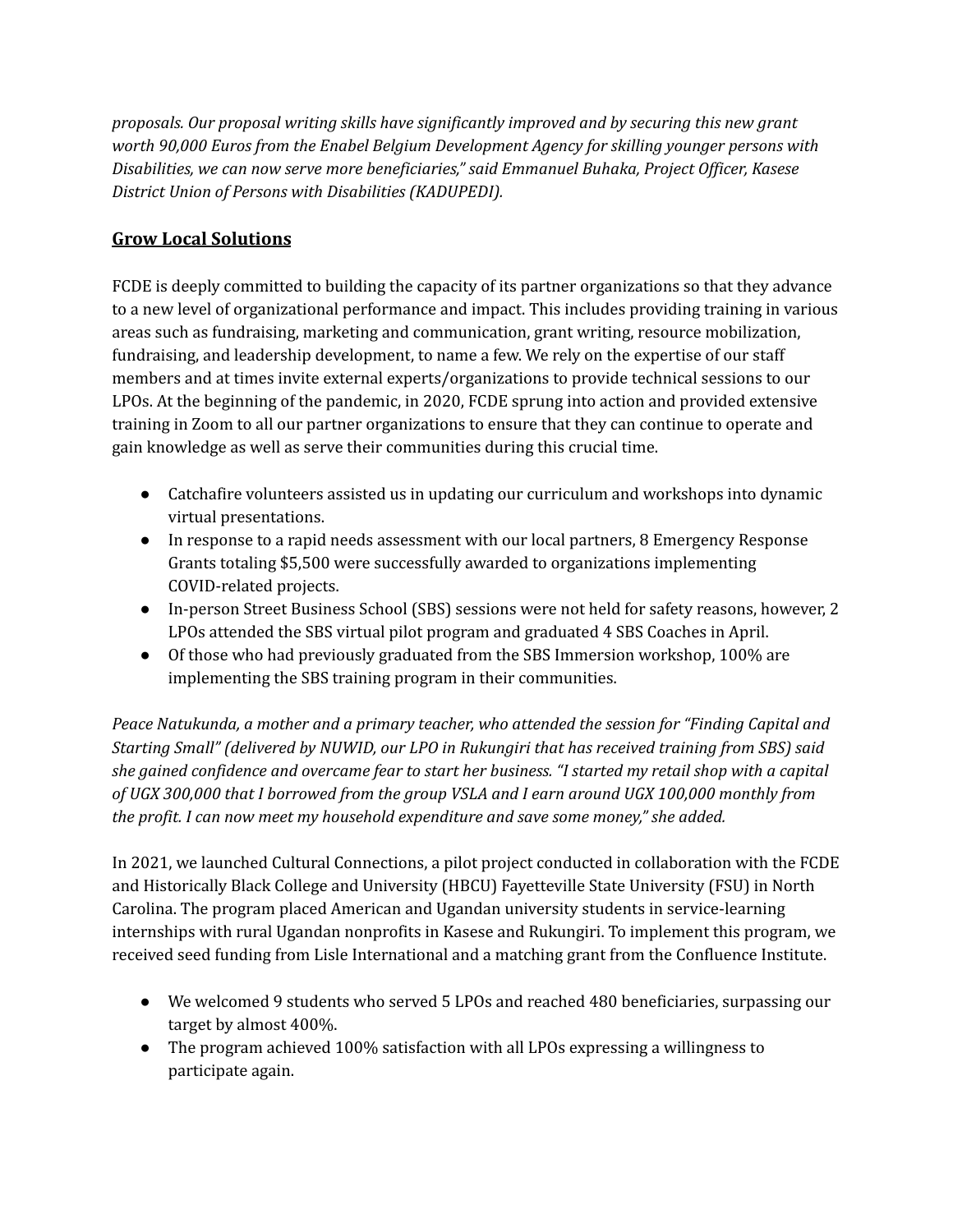- 100% of interns reported having met their objectives with 84.4% of the projects meeting their goals.
- The cohort expressed deepened knowledge and understanding of local needs and community-based solutions by working with their host and counterparts.
- In Spring 2022, we will welcome the second cohort for the program in association with California State University, a Minority Serving Institution (MSI).

*One of our participating LPOs, Rwenzori Rural Health Services, said that the most exciting accomplishment by the interns during the Cultural Connections program was "the development of a Community Health Promotion Strategy. The findings have been utilized to reach out to development partners for support in areas of health promotion and building the capacity of the village health team members on maternal neonatal and child health."*

### **Build Skills and Knowledge**

One of the ways we build the capacity of our LPOs is through our Resource Centres at our sites in Rukungiri and Kasese. In 2021:

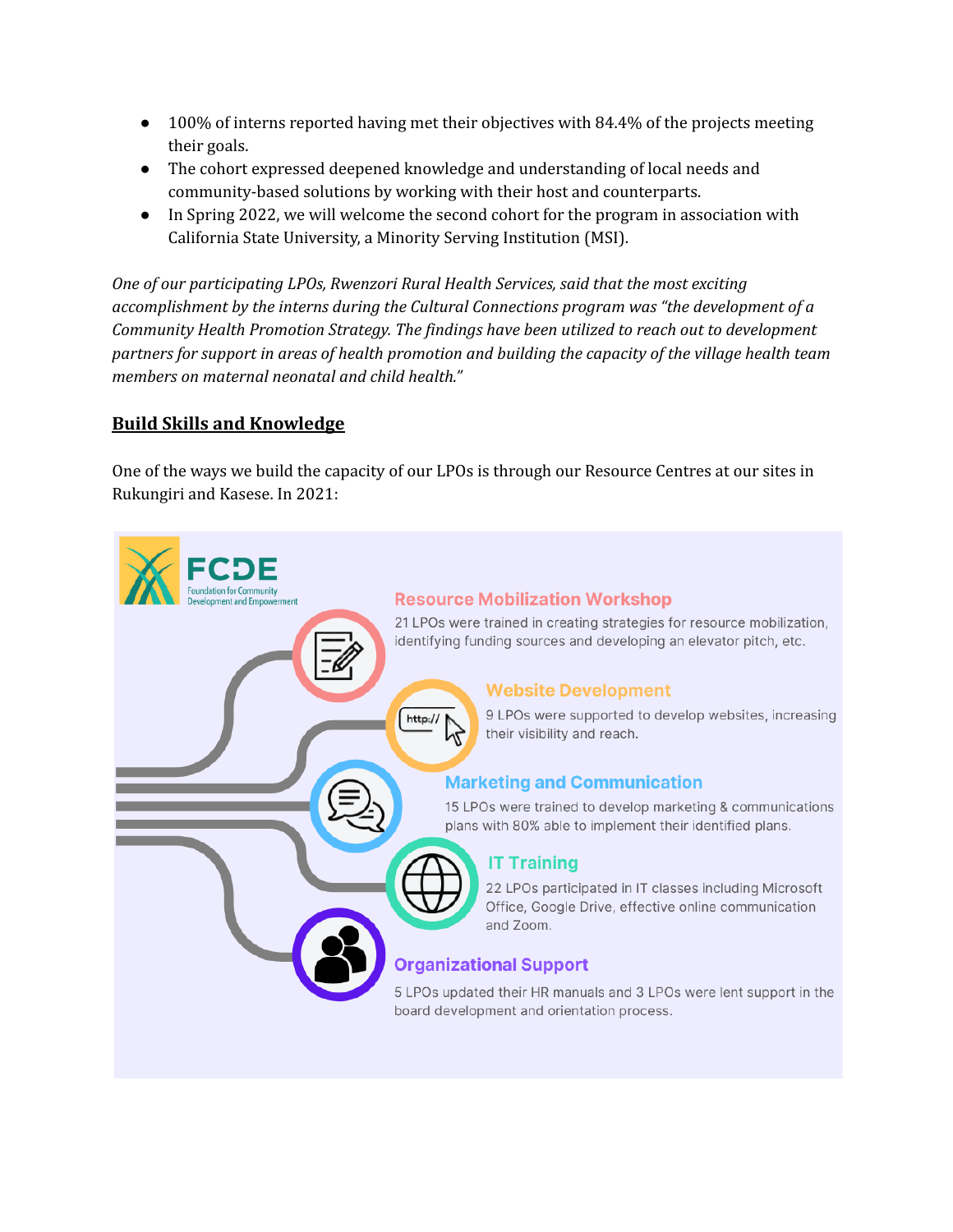*In 2021, Daphine, a nursery teacher, started volunteering with our partner organization, Rukungiri Municipal Veterans Group. She realized that she needed to enhance her computer skills to support the program ef ectively. She said, "Thanks to the FCDE Resource Center I can now utilize the acquired computer knowledge and skills to produce content with ease, especially using Microsoft Word."*

FCDE has also successfully integrated no-cost technology for online data collection using Google Forms for the Cultural Connections, staff retreats, Emergency Funds Needs Assessment, and LPO surveys. Our staff is encouraging our LPOs to use these tools to collect feedback from beneficiaries and other stakeholders to measure the effectiveness of their programs/projects.

### **Create Connections**

Through a variety of networks, forums, and partners, FCDE staff have created new relationships with a diverse range of foundations, implementing organizations, government bodies, technical service providers, and/or other regional partners. These networks and partnerships will enhance the capacity of FCDE and the LPOs. Some of these include: Blood:Water; Finemind; Shockwave; Fayetteville State University; Thousand Currents; Opportunity Collaboration; TekeGlobal; Emanate International; Girls not Brides Network; Uganda National Coalition of Human Rights Defenders; Akina Mama Wa Africa; Ending Violence Against Children Network; Cal State University San Marcos; Abraham Consulting; Rukungiri and Kasese District Environmental Officers; World Wildlife Foundation; and TASO.

Shockwave Foundation has partnered with the Confluence Institute to co-fund FCDE to enable us to identify, strengthen and network three locally-led, high-potential climate resilience organizations with proven track records in rural Ugandan communities. Two of our partner organizations, Karambi Group of Persons with Disabilities and Kiima Foods, have received unrestricted funding through this initiative to implement projects on climate change mitigation and resilience.

Our partnership with Princeton in Africa (PiAf) has only strengthened with time. In 2021, we welcomed our second PiAf Fellow this year, who is working with our partner organizations to build their capacity in various arenas including fundraising, grant writing and budgeting.

### *Create Connections: Representing FCDE at External Events*

In Spring 2021, at OC365, FCDE's Country Director, led a discussion on "How Best to Support Staff During Times of Uncertainty." Some of the questions touched upon included: How have you been able to lift your staff and keep morale high during the pandemic? What have been the most common challenges staff have faced? What are some innovative tools and practices that you have used to mitigate negative outcomes and increase team-building and team well-being?

In November, FCDE's Communications and Research Manager presented "Ethical Engagement During Virtual Fellowships" at the Impact Fellowships Summit organized by IREX. The presentation